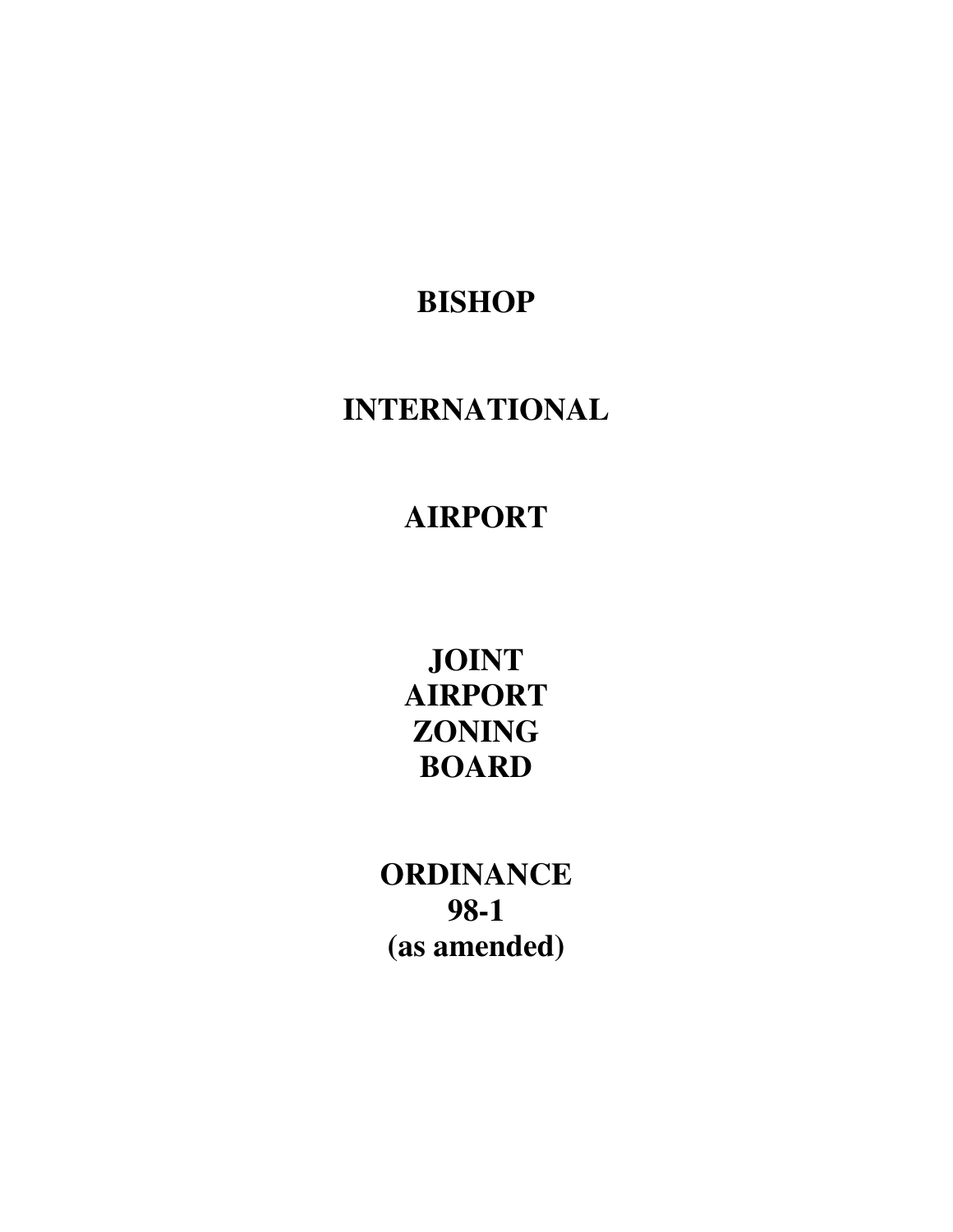## **BISHOP INTERNATIONAL AIRPORT JOINT AIRPORT ZONING BOARD ORDINANCE 98-1**

**TITLE:** An Ordinance amending airport zoning regulations limiting the height of structures and objects of natural growth and otherwise recommending the use of property in the vicinity of the Bishop International Airport; providing for the allowance of variances from such regulations; designating the Zoning Administrator charged with the administration and enforcement of such regulations; establishing an airport zoning board of appeals; providing for enforcement; and imposing penalties for violations of this Ordinance.

**PREFACE:** Pursuant to the authority conferred by the provisions of the Airport Zoning Act, being Act No. 23 of the Public Acts of the State of Michigan for the year 1950 (Extra Session as amended) and for the purpose of promoting the health, safety, and general welfare of the inhabitants of the County of Genesee by preventing the establishment of the airport hazards and thereby protecting the general public, users of the Bishop International Airport, and occupants of land in its vicinity, and preventing the destruction and impairment of the utility of said airport and the public investment therein, the Airport Zoning Board appointed and established pursuant to the provisions of Section 17 of Act No. 23 of the Public Acts of the State of Michigan for the year 1950 (Extra Session as amended), does hereby ordain as follows:

# **ARTICLE 1**

# **PURPOSE AND LIMITATIONS**

### 1.1 Hazard Area

The Ordinance establishes regulations on land within Genesee County and a 10 mile radius of the Bishop International Airport, which land is also located within Genesee County (see attached Sheet 2/9). This Ordinance establishes a huge air bowl with a maximum height limitation of 500 feet above the established elevation of the airport at the outer edge and has minimum height limitations immediately adjacent to the airport. The height limitations of this Ordinance become less severe as the distance from the airport is increased.

## 1.2 Hazards

Structures and trees which project above the height limitations under this Ordinance are considered hazards to flying and endanger lives and property. Height limits are based upon the established elevation of the airport or upon the elevation of the end of the nearest runway.

1.3 Existing Non-Conforming Objects

Except as to changes, substantial alterations, replacement and repairs, this Ordinance does not affect existing structures and trees, the height of which exceeded the limits imposed by this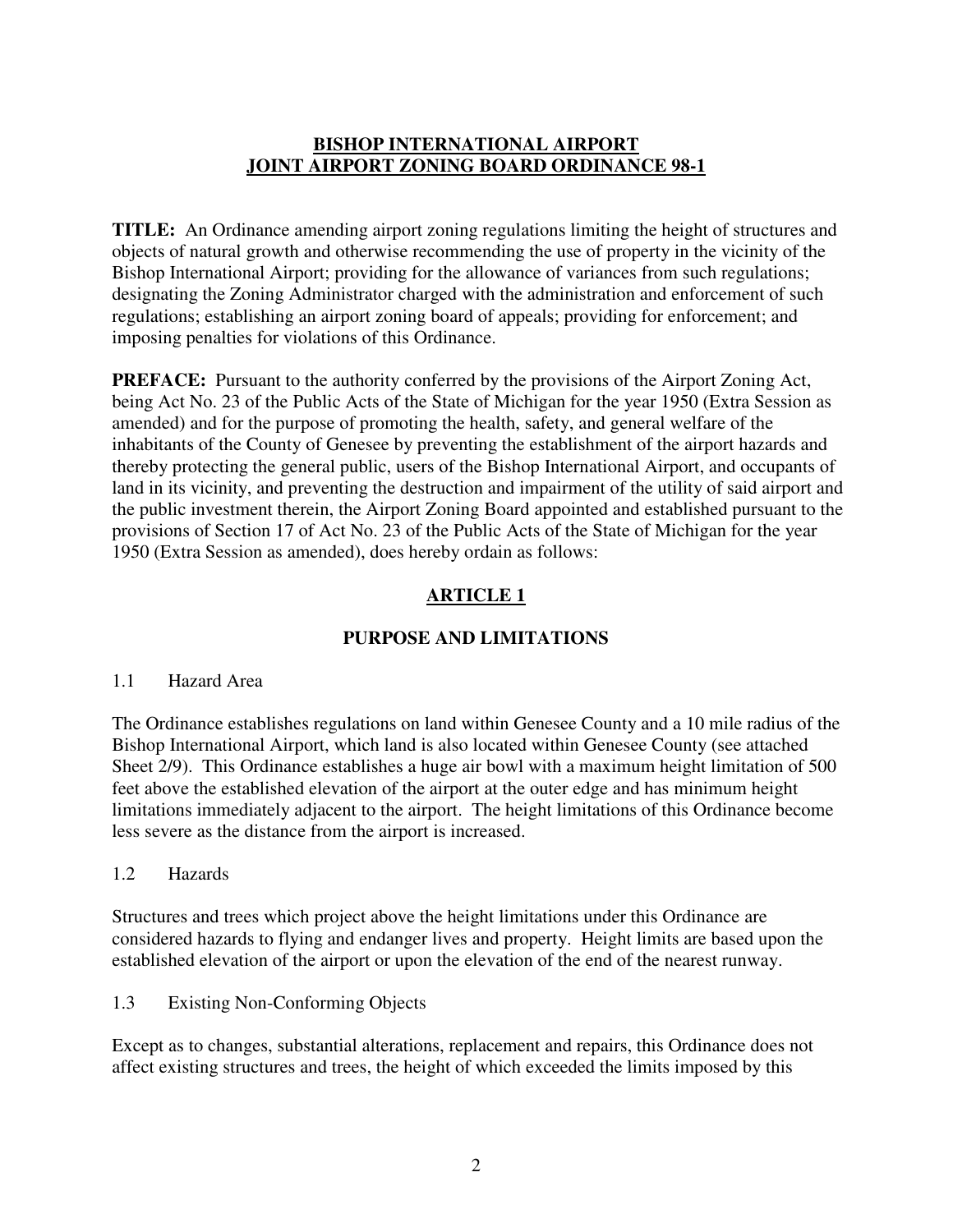height of existing structures, within the hazard area, must conform to the provisions on height limitations. This Ordinance also restricts such uses of land within the vicinity of the airport as will unreasonably interfere with radio communications systems, navigational aids, or other devices used by the airport and aircraft, or would reduce visibility or would create confusing lights, or would be subject to undesirable effects that may be caused by the operation of aircraft.

# 1.4 Administration

The Airport Director of the Bishop International Airport shall administer and enforce the provisions of this Ordinance.

# 1.5 Heights Requiring Permits

To effectively administer the Ordinance, the Joint Airport Zoning Board hereby establishes application heights which are below the allowable height limits of the Ordinance. This is done to make it easier for the local Zoning Boards and the general public to decide whether an application for permit must be filed with the Zoning Administrator. This was also done to give added insurance to those who are constructing the higher, more costly structures. The establishment of application heights reduces the number of those who must make application.

# 1.6 Land-Use Types Requiring Permits

To promote the general purpose and objectives of this Ordinance and its effective administration, all persons making use of land within the areas shown on sheet 9/9 of the zoning plans are advised to consult Section 3 of this Ordinance as to undesirable land uses within designated airport landuse guidance zones.

## 1.7 Provisions for Variance

This Ordinance contains provisions for the variance of the regulations in the event of practical difficulty or unnecessary hardship if the relief granted would not be contrary to the public interest and safety of the public, of users of Bishop International Airport, and of occupants of land in the vicinity of Bishop International Airport, and would not destroy or impair the utility of Bishop International Airport. It is the intent of the Joint Airport Zoning Board and Zoning Administrator, with the cooperation of the public, to have this Ordinance administered in a reasonable and just manner in keeping with the responsibilities involved.

## 1.8 Where to Obtain Copies of this Ordinance

Information regarding height limits and copies of the Ordinance are available at the offices of the Bishop International Airport Authority, or the Michigan Aeronautics Commission, Capital City Airport, Lansing, Michigan 48906. A copy of the Ordinance is on file with the County Clerk of Genesee County.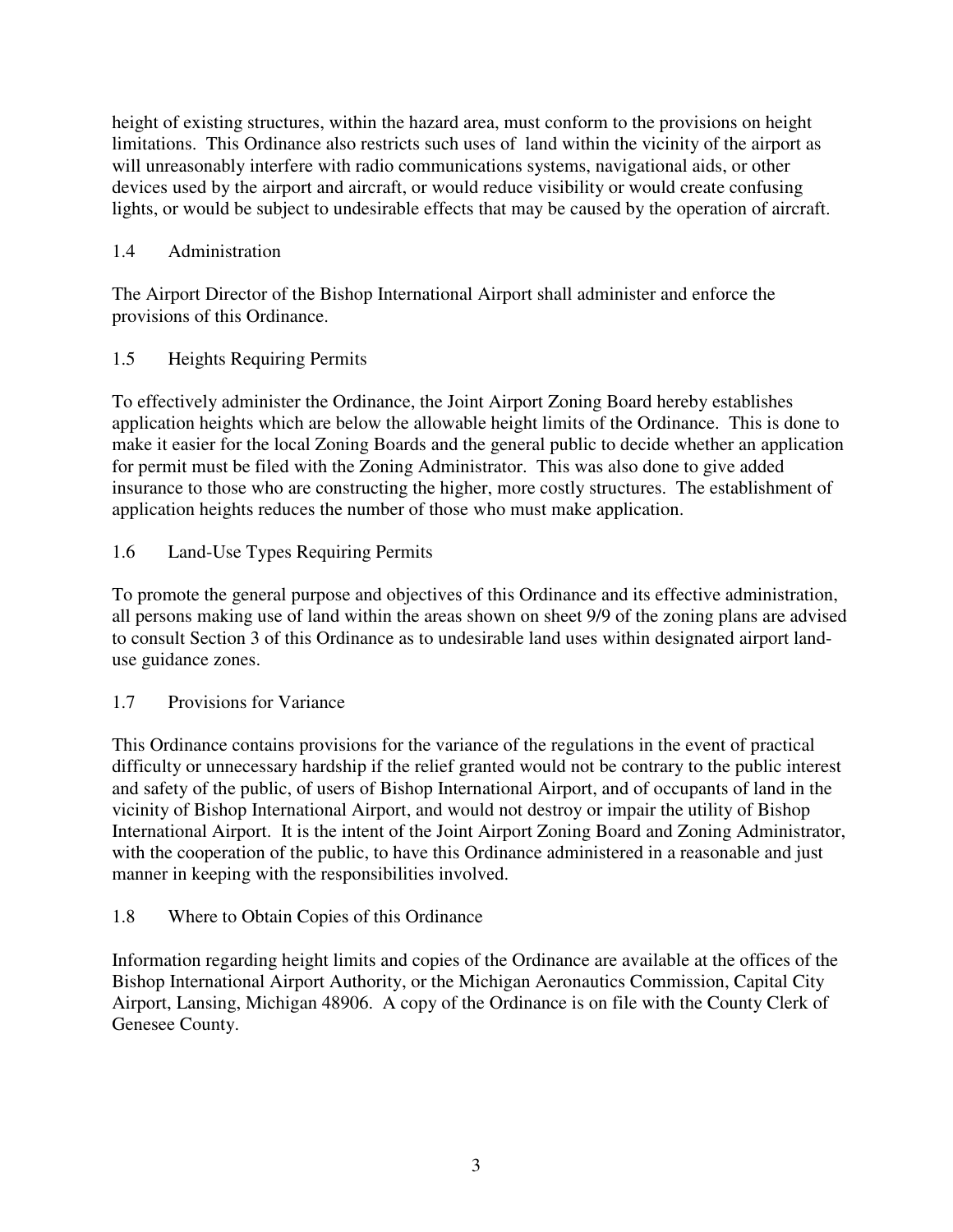# **ARTICLE 2**

## **DEFINITIONS**

### 2.1 Words and Phrases

For the purposes of this Ordinance, the words, terms and phrases set forth in Sections 2.2 through 2.13 inclusive, shall have the meanings prescribed in those sections.

### 2.2 Airport

The term "Airport" means the Bishop International Airport and all appurtenances used or acquired for airport buildings or other airport facilities, and all other appurtenant rights of way or other existing or future interests.

### 2.3 Airport Hazard

"Airport Hazard" means any structure or tree within the airport hazard area which exceeds the height limitations established by this Ordinance, any structure or tree of a height that would increase the minimum obstruction clearance altitude, the minimum safe altitude prescribed by the Federal Aviation Administration, or the minimum altitude required for a safe instrument approach, or any use of land or appurtenances within the airport hazard area which interferes with the safe use of the airport by aircraft.

### 2.4 Airport Hazard Area

The term "airport hazard area" means any area of land or water, or both, lying wholly within Genesee County and a ten mile radius from the established center of the Bishop International Airport in which an airport hazard might exist if not prevented by this Ordinance.

### 2.5 Airport Zoning Act

The term "Airport Zoning Act" refers to Act No. 23 of the Public Acts of the State of Michigan for the year 1950 (Extra Session as amended).

#### 2.6 Board

The term "Board" means the Board of Appeals as hereinafter created and designated below.

#### 2.7 Land-Use Guidance Zone

The term "land-use guidance zone" means an area or zone in which certain types of land uses are recommended due to noise, vibrations, fumes, dust, fuel particles and other effects that may be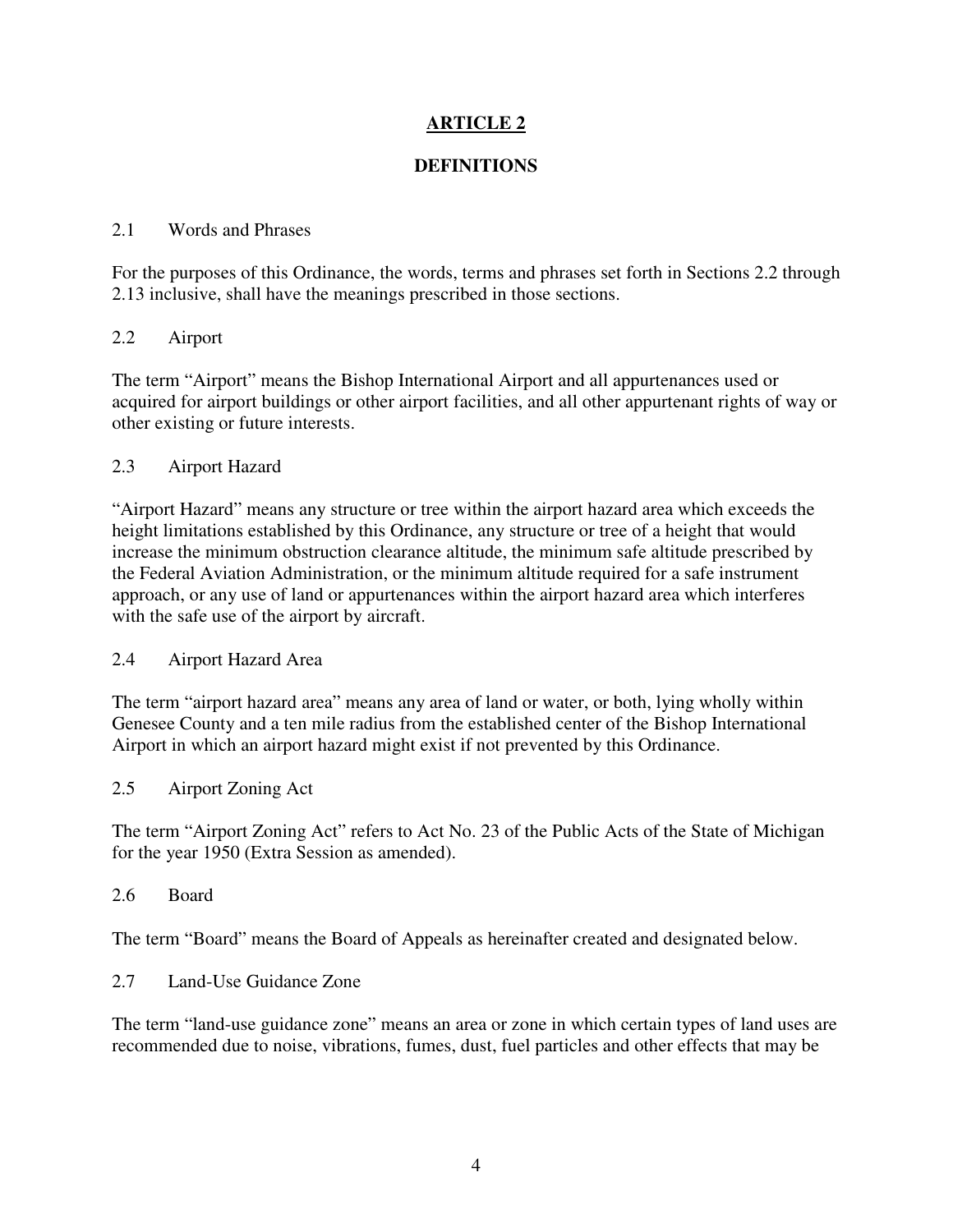caused by the operation of aircraft landing at, or taking off from, or operating at the Bishop International Airport.

2.8 Above Mean Sea Level

The term "above mean sea level" denotes elevations above sea level based upon and determined by reference to United State Coast and Geodetic Survey datum.

2.9 Non-Conforming Use

The term "non-conforming use" means any structure, tree or use of land which does not conform to a regulation prescribed in this Ordinance or any amendment as of the effective date of such regulation.

2.10 Person

The term "person" means any individual, firm, partnership, corporation, company, association, joint stock association, municipal corporation or other body politic, including any trustee, receiver, assignee or other similar representative.

# 2.11 Structure

The term "structure" means any object constructed or installed by man, including but without limitation, buildings, towers, smokestacks, cranes, overhead transmission lines, and radio and television aerials and antennae, but not including highways and their appurtenances.

2.12 Tree

The term "tree" means any object of natural growth.

2.13 Zoning Administrator

"Zoning Administrator" means the Airport Director of the Bishop International Airport, or his designee, who is designated and charged with the administration and enforcement of this Ordinance.

# **ARTICLE 3**

# **ZONES**

## 3.1 Airport Hazard Areas

An airport hazard area is established, which area or zone consists of all the lands within Genesee County lying beneath the approach, transitional, 149 feet horizontal, conical and 500 feet horizontal surfaces, said land being located within a circle having a radius extending horizontally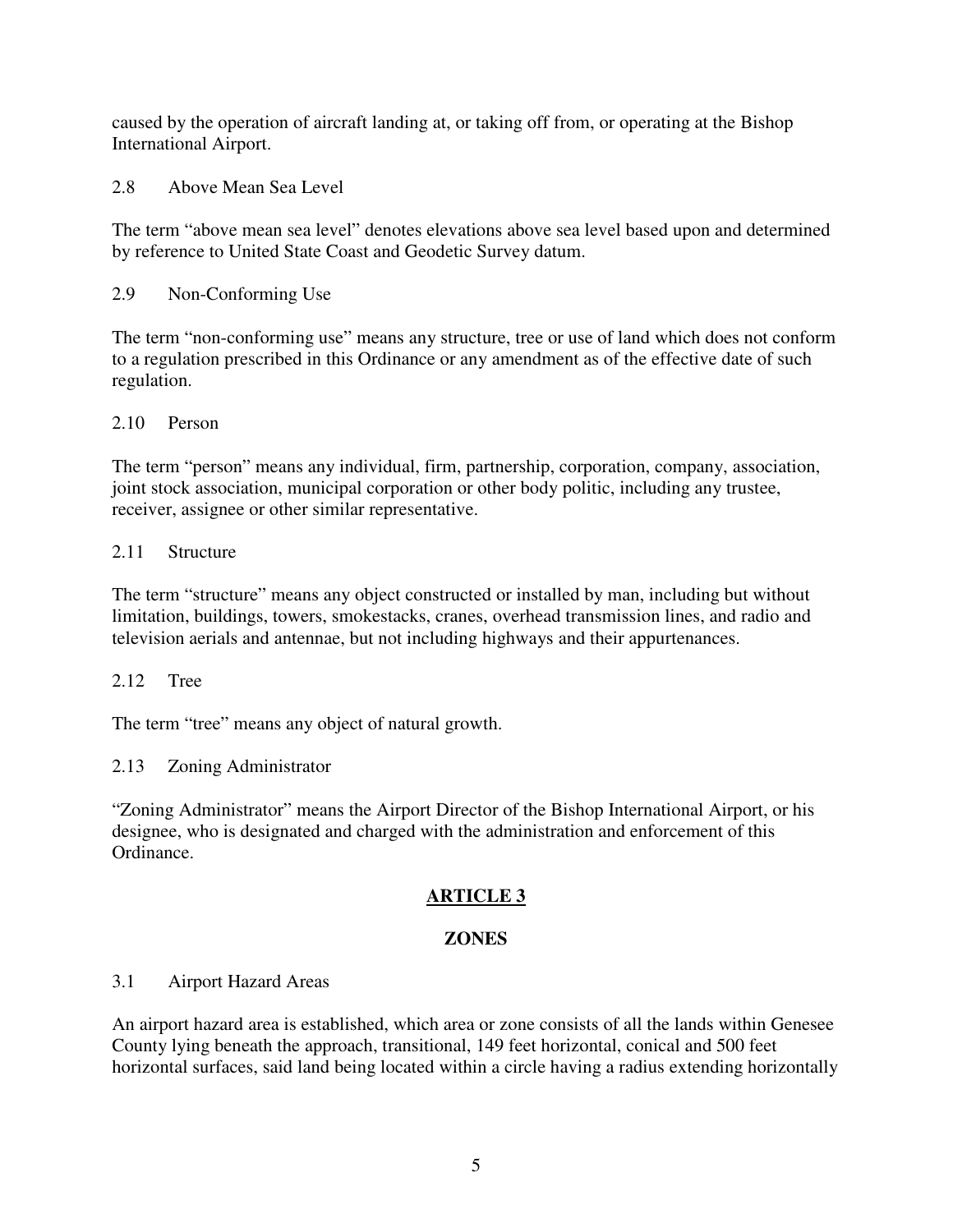10 miles (see attached Sheet 2/9) from the established center of the usable landing areas of the airport, known as the airport reference point. The boundaries of the hazard areas are shown on the airport zoning plans numbered 2/9 through 8/9, which maps are attached and made a part of this Ordinance.

# 3.2 Airport Zoning Plans

The height limitations shown on the attached airport zoning plans are imposed on the lands in the airport hazard areas, the same being based upon the elevations above mean sea level at the ends of the respective airport runways and the established elevation of the airport, which elevations are shown on sheets 2/9 through 8/9 of the zoning plans.

## 3.3 Legal Height Limitations

No person may erect or maintain any structure to a height in excess of the limitations prescribed by the terms of this Ordinance and the attached maps, or to plant or allow any tree to grow to a height in excess of the limitations prescribed by the terms of this Ordinance and the attached maps; or to establish any use of lands contrary to the provisions of this Ordinance; or that would raise the descent minimums of any instrument approach procedure to the airport, or otherwise limit the operations at the airport, as determined by an airspace study conducted by the Federal Aviation Administration.

## 3.4 Unlawful Land Use

Notwithstanding any other provisions of this Ordinance, no person may use any lands within any airport hazard area which:

(a) Would create electrical interference with radio communications between the airport and aircraft or create interference with navigational aids employed by aircraft;

(b) Would make it difficult for flyers to distinguish between airport lights and others or result in glare to the eyes of flyers using the airport;

(c) Would create air pollution in such amounts as to impair the visibility of flyers in the use of the airport;

(d) Would locate or permit the operation of a dump, waste disposal site, sanitary landfill, hazardous waste facility, solid waste transfer station or recycling facility within 10,000 feet of any runway at the airport, unless the construction, location and operation of the site is approved or authorized by the Federal Aviation Administration as not being in violation of its orders, rules or regulations applicable to the airport, or unless a waiver is issued by the Federal Aviation Administration

(e) Would otherwise endanger the landing, taking off, maneuvering of aircraft;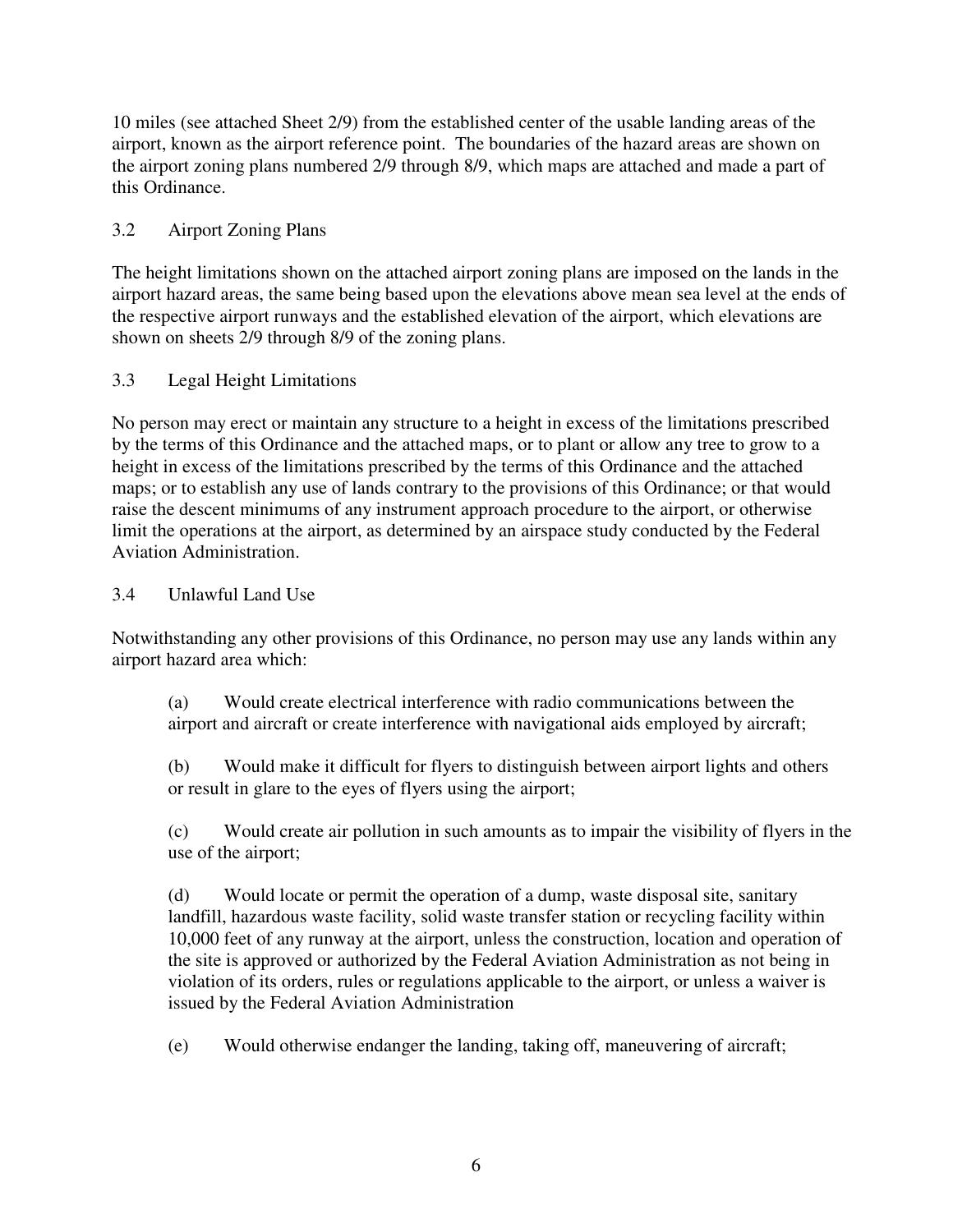- (f) Would attract birds.
- 3.5 Non-Conforming Existing Uses

The provisions of Section 3.3 of this Ordinance shall not apply to structures, trees or other nonconforming uses existing in the airport hazard area on the effective date of this Ordinance, unless the Zoning Administrator determines it to be abandoned, or 80% torn down, destroyed, deteriorated, or decayed.

3.6 Alterations to Non-Conforming Land Use

The provisions of Section 3.3 of this Ordinance shall apply to changes, substantial alterations, repair or replacements, which increase the height of existing structures, trees or other nonconforming uses after the effective date of this Ordinance, with the same force and effect as though the same were new uses.

3.7 Land-Use Guidance Zone

(a) Purpose. The purpose of land-use guidance zones defined in Section 2.7, is to designate areas in which certain types of land uses are recommended due to undesirable effects that may be caused by the operation of aircraft. See the Land-Use Guidance Chart I, as shown on Sheet 9/9 of the airport zoning plans, for the recommended land uses.

(b) Acceptable Land-Use. The uses of land within the areas shown on the zoning plans are recommended land-uses as outlined in Land-Use Guidance Chart II, as shown on Sheet 9/9 of the airport zoning plans.

# **ARTICLE 4**

## **ORDINANCE ADMINISTRATION**

4.1 Approach Standards

The approach, transitional, conical and inner horizontal surfaces which establish the height limitations under this Ordinance are denoted on sheets 2/9 through 8/9 of the airport zoning plans, and are established in conformance with approach standards or regulations of the Michigan Aeronautics Commission and the Federal Aviation Administration. In acting upon applications for permits the Zoning Administrator will arrive at proper height limitations by interpolating between contours shown on the airport zoning plans.

4.2 Zoning Administrator as Administrative Agency

The Airport Director of the Bishop International Airport is designated the Zoning Administrator charged with the duty of administering and enforcing this Ordinance. The Zoning Administrator shall act as the "administrative agency" referred to in the Airport Zoning Act. The duties of the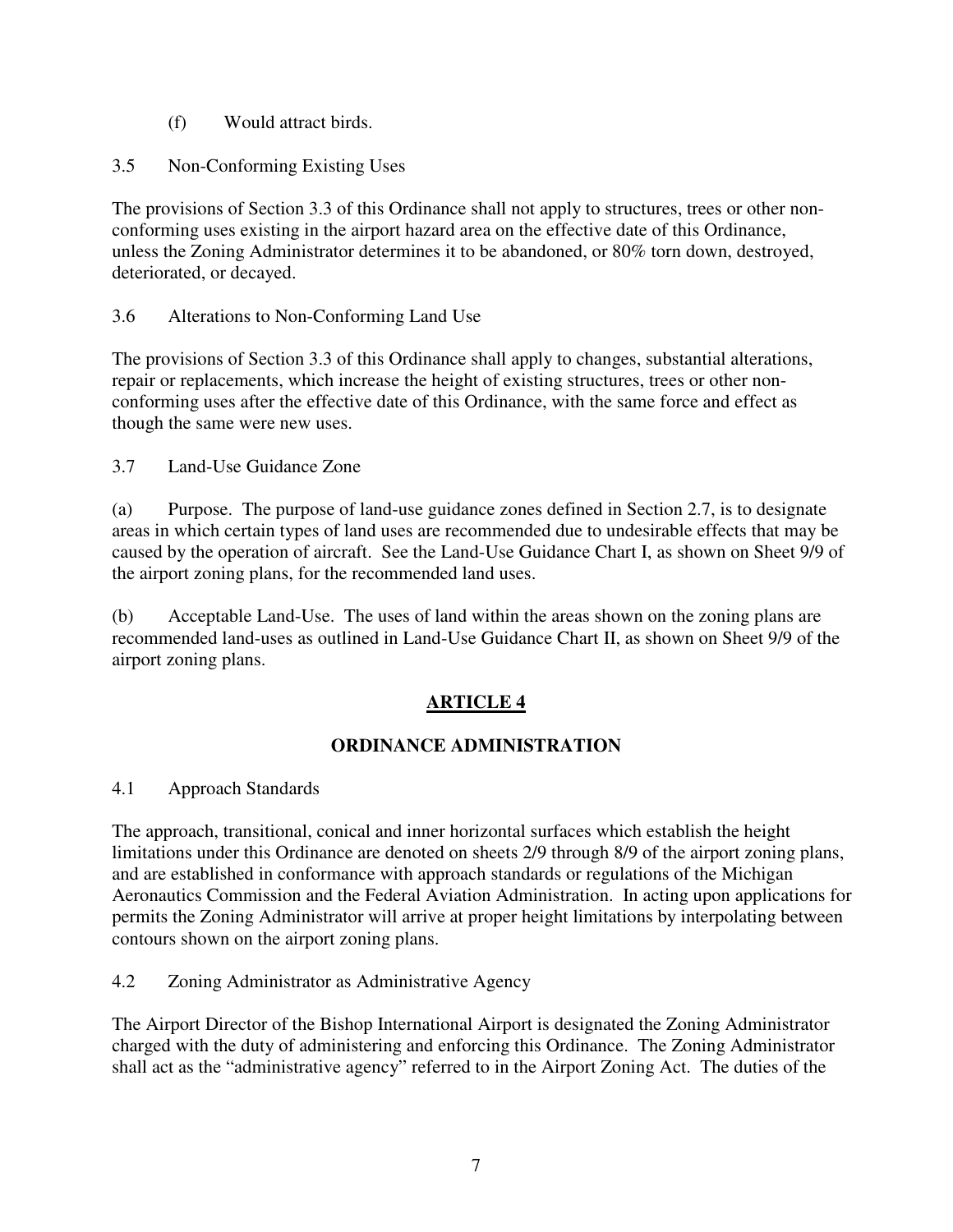Zoning Administrator shall include those of issuing permits as provided below, but the Zoning Administrator shall not have or exercise any of the powers or duties delegated to the Board of Appeals. The Zoning Administrator may adopt such rules of procedure and fees a may be necessary in connection with the administration and enforcement of this Ordinance.

# 4.3 Board of Appeals

There is hereby created a Board of Appeals consisting of five members, each to be appointed for a term of 3 years and until his or her successor is appointed and qualified, one of whom shall be designated as Chair and one of whom shall be designated as Vice Chair, which appointments shall be made by the Joint Airport Zoning Board and provided that upon such appointments being initially made, one member of the Board shall be appointed for a term of 1 year, two for terms of 2 years each, and two for terms of 3 years each. Board members shall be removable by the appointing body for cause shown, upon written charges and after notice and opportunity to be publicly heard. The Board of Appeals has the powers set forth in Section 28 of the Airport Zoning Act and shall exercise such powers as are conferred upon it in the Airport Zoning Act and in this Ordinance.

(a) Official Name: The Board of Appeals shall be officially known as the Bishop International Airport Zoning Board of Appeals.

(b) Compensation: The Board of Appeals shall receive such compensation and expense for reimbursement for attendance at meetings and hearings, and may employ such necessary personnel, as may be established by the Airport Operating Agency.

(c) Rules and Procedures: The Board of Appeals shall adopt rules concerning its organization and procedure, including appeal forms, and other authorized matters, consistent with the provisions of the Airport Zoning Act and this Ordinance. Meetings of the Board shall be held at the call of the Chair and at such other times as the Board may determine, and notice of all meetings shall be given to all members. The Chair, or in his or her absence the Vice-Chair, may administer oaths or affirmations and issue subpoenas to compel the attendance of witnesses. All hearings of the Board of Appeals shall be open to the public, and it shall keep minutes of its proceedings, showing the vote of each member upon each question, or if absent or failing to vote, then so indicating, and the Board shall keep records of its examinations and other official acts, all of which shall be immediately filed in the offices of the Board and shall be a public record.

(d) Powers: The Board of Appeals, by the concurring vote of a majority of its members, shall have the power to issue certificates of variance under the provisions of this Ordinance, or to otherwise decide appeals from any order, requirement, rule, regulation, decision or determination made by the Zoning Administrator under the powers conferred upon it by this Ordinance.

(e) Who May Appeal: Any person, including the governing body of any political subdivision, aggrieved by any decision of the Zoning Administrator made in the administration of this Ordinance, may appeal to the Board of Appeals.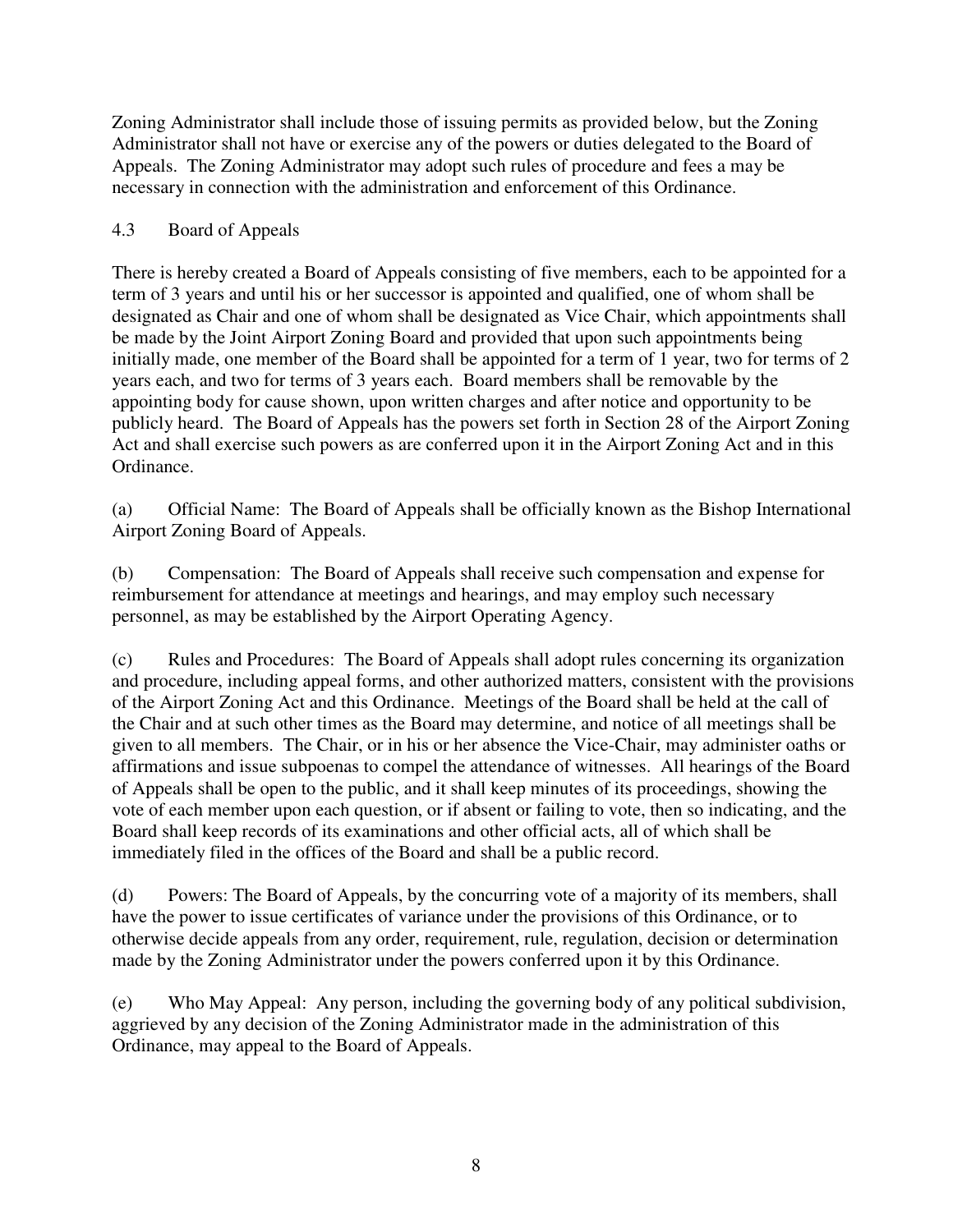(f) Appeal Procedure: All appeals from actions of the Zoning Administrator shall be taken within 21 days and in the manner provided by the rules of the Board of Appeals, by filing with the Zoning Administrator and with the Board a notice of appeal specifying the grounds of appeal. The Zoning Administrator shall promptly transmit to the Board all the papers constituting the record upon which the action appealed was taken. An appeal shall stay all proceedings in furtherance of the action appealed from, unless the Zoning Administrator certifies to the Board, after the notice of appeal has been filed with it, that by reason of the facts stated in the certificate a stay would, in the Zoning Administrator's opinion, cause imminent peril to life or irreparable damage to property. In that case, proceedings shall not be stayed otherwise than by order of the Board and on due cause shown. The Board shall fix a time for the hearing of the appeal, give public notice and due notice to the parties in interest, and decide the appeal within a reasonable time. At the hearing any party may appear in person or by agent or by attorney. The Board may, in conformity with the provisions of this Ordinance, reverse, affirm or modify, wholly or partly, the order requirement, decision or determination as ought to be made, and to that end shall have all the powers of the Zoning Administrator.

(g) Certificates of Variance: An application for certificate of variance is to be submitted on the form provided for by the Zoning Administrator. If the application is granted, the applicant will receive a certificate of variance in the form prescribed by such rules. The certificate shall provide that it is not effective for a period of thirty (30) days following the date of its issuance. Immediately upon issuance, copies of the certificate shall be filed with the Zoning Administrator, the Michigan Aeronautics Commission and each political subdivision affected by the certificate. In acting upon applications for variance, variances shall be allowed where a literal application or enforcement of the regulations would result in practical difficulty or unnecessary hardship and the relief granted would not be contrary to the public interest and safety of the public, of users of Bishop International Airport, and of occupants of land in the vicinity of Bishop International Airport, and would not destroy or impair the utility of Bishop International Airport and would protect its aerial approaches, but would do substantial justice and be in accordance with the spirit of the regulations of this Ordinance; provided, however, that any variance may be allowed subject to any reasonable condition or conditions subsequent that the Board of Appeals may deem necessary to effectuate the purpose of this Ordinance. Nothing in this section shall be construed to permit a use which would conflict with any general zoning ordinance or regulation of any political subdivision applicable to the same area.

# **ARTICLE 5**

### **PERMITS**

### 5.1 Permit Maps

There is attached hereto as Sheets 2/9 through 4/9 of the airport zoning maps, "permit maps" showing applicable height limitations within the airport hazard areas above which permits are required under this Ordinance. The permit maps are affixed to this Ordinance for the information of and consultation by all persons proposing to make uses of land within the airport hazard areas, whether the same be new uses or changes in existing uses, and it shall not be a defense in any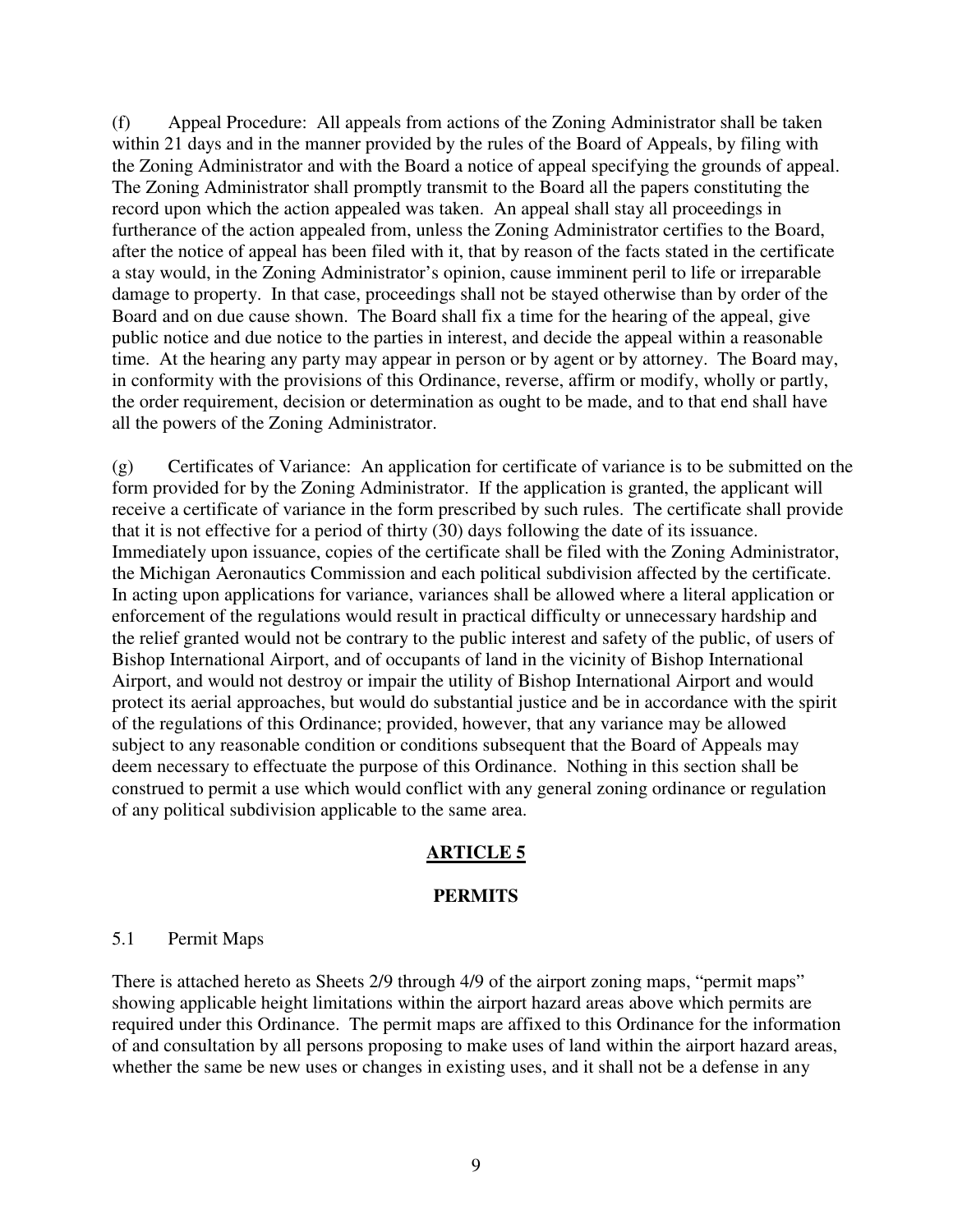action that a person charged with violation of this Ordinance, whether in a criminal or civil action, failed to consult this Ordinance or the permit maps prior to the action giving rise to the violation.

# 5.2 Application for Permits

Applications for permits, which shall be accompanied by an application for a permit issued pursuant to the Tall Structure Act, being Public Act 259 of 1959 as amended, and an airspace determination issued pursuant to 14 Code of Federal Regulations Part 77, shall be made to the Zoning Administrator in three (3) copies upon forms furnished by the Zoning Administrator, and the Zoning Administrator shall, within 15 days from the application, determine whether the height limitations as designated by the airport zoning maps and this Ordinance, would or would not be violated if the application were granted and shall grant or deny the application accordingly (the Zoning Administrator not being vested with authority to permit a variance). The Zoning Administrator shall advise applicant of its action within three (3) days after the action has been taken. In the event of a denial, the applicant may apply to the Board of Appeals for a certificate of variance. The issuance of a permit shall not be construed to permit a use that violates Section 3.4 of this Ordinance, or violates any general zoning Ordinance or regulations of any political subdivision applicable to the same area. Nothing contained in this Ordinance waives any state or federal notification requirements.

## 5.3 Permit Procedures

Persons desiring to create new uses, or to change existing uses, shall proceed with one of the following after consulting the applicable permit map:

(a) Procedure One: If it appears, after consulting the permit map, that the proposed new use, or changed existing use, clearly would not violate the terms of this Ordinance, then the new use may be created, or existing use changed, without applying for a permit hereunder or taking any further action under this Ordinance.

(b) Procedure Two: If it appears, after consulting the permit map, that the proposed new use, or changed existing use may violate the terms of this Ordinance, then the new use shall not be changed, until a proper permit has first been obtained from the Zoning Administrator in accordance with the provisions of this Ordinance. Inasmuch as the height limitations imposed in the airport hazard area steadily incline from the airport center, and at various rates according to location of approaches, the permit maps are only approximations for any given segment of the airport hazard area and therefore a height limitation may be somewhat greater than accorded by the maps, depending upon the particular plat of land involved. The purpose of this second procedure is, therefore, to enable the Zoning Administrator to make exact mathematical determinations and enable users of the land within the hazard area to avoid violations of this Ordinance.

(d) Procedure Three: If it appears, after consulting the permit map, that the proposed new use, or change in existing use, will violate the provisions of this Ordinance, then no such new or changed use shall be undertaken unless the person proposing to undertake it shall first apply to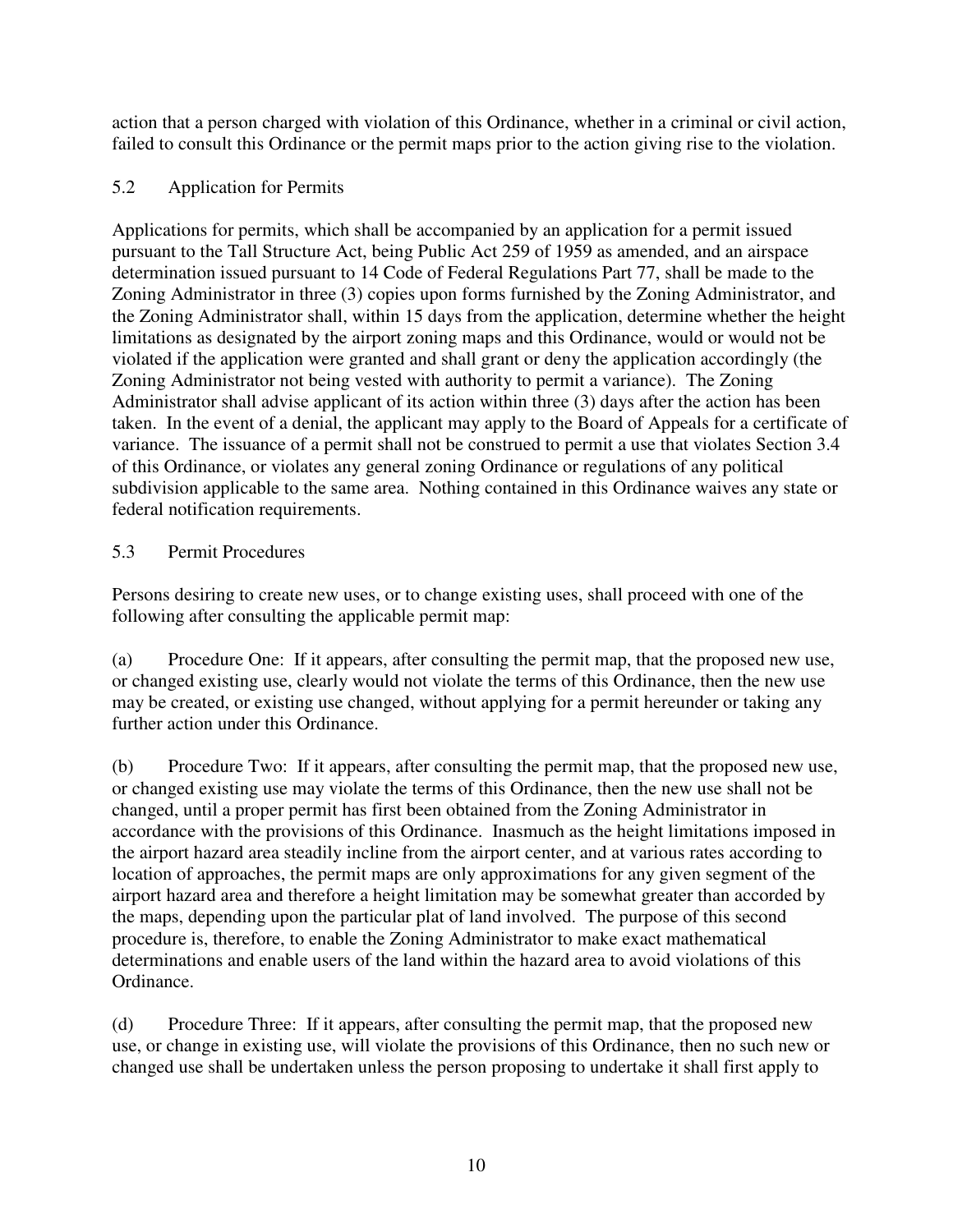the Board of Appeals and obtain a certificate of variance in accordance with the procedures contained in this Ordinance.

5.4 Exception for Emergency Repairs

No permit is required for the emergency repair or emergency replacement of nonconforming public utility structures, other than buildings, when the height of such structures will not be increased by such repairs or replacement. It is intended that in the application of this provision any combination of circumstances calling for immediate action or remedy in the repair or replacement of such non-conforming public utility structures shall be deemed an emergency. However, notice shall be given to the Bishop International Airport for "NOTAM" (Notice To Airmen) information purposes.

# **ARTICLE 6**

# **JUDICIAL ACTION**

## 6.1 Appeals to Circuit Court

Any person, including the Michigan Aeronautics Commission on behalf of and in the name of the State, aggrieved by any decision of the Board of Appeals, may appeal to the Circuit Court of the County of Genesee as provided in Section 30 of the Airport Zoning Act.

## 6.2 Penalties

Any person who violates this Ordinance or any regulations, orders or rulings made pursuant to this Ordinance, shall be guilty of a misdemeanor and, upon conviction thereof, shall be punished by a fine of not more than \$100.00 or imprisoned for a term not to exceed 90 days, or both. Each day a violation continues to exist after notice shall constitute a separate offense. Such notice may be given by the Zoning Administrator by certified mail, return receipt requested, addressed to the person maintaining the violation at the last known address.

6.3 Appearance Ticket Authorization

Unless prohibited by state law, the following persons are empowered to issue and serve appearance tickets for violations of this Ordinance, pursuant to Act No. 175 of the Public Acts of 1927, as amended by Act No. 506 of the Public Acts of 1980, Act. No. 366 of the Public Acts of 1984 and Act No. 49 of the Public Acts of 1988, being sections 764.9c and 764.9f of the Michigan Compiled Laws:

 The Airport Director The Deputy Airport Director – Operations & Maintenance The Director of Public Safety – Bishop International Airport The Genesee County Sheriff and all other Deputy Genesee County Sheriffs Bishop International Airport Police